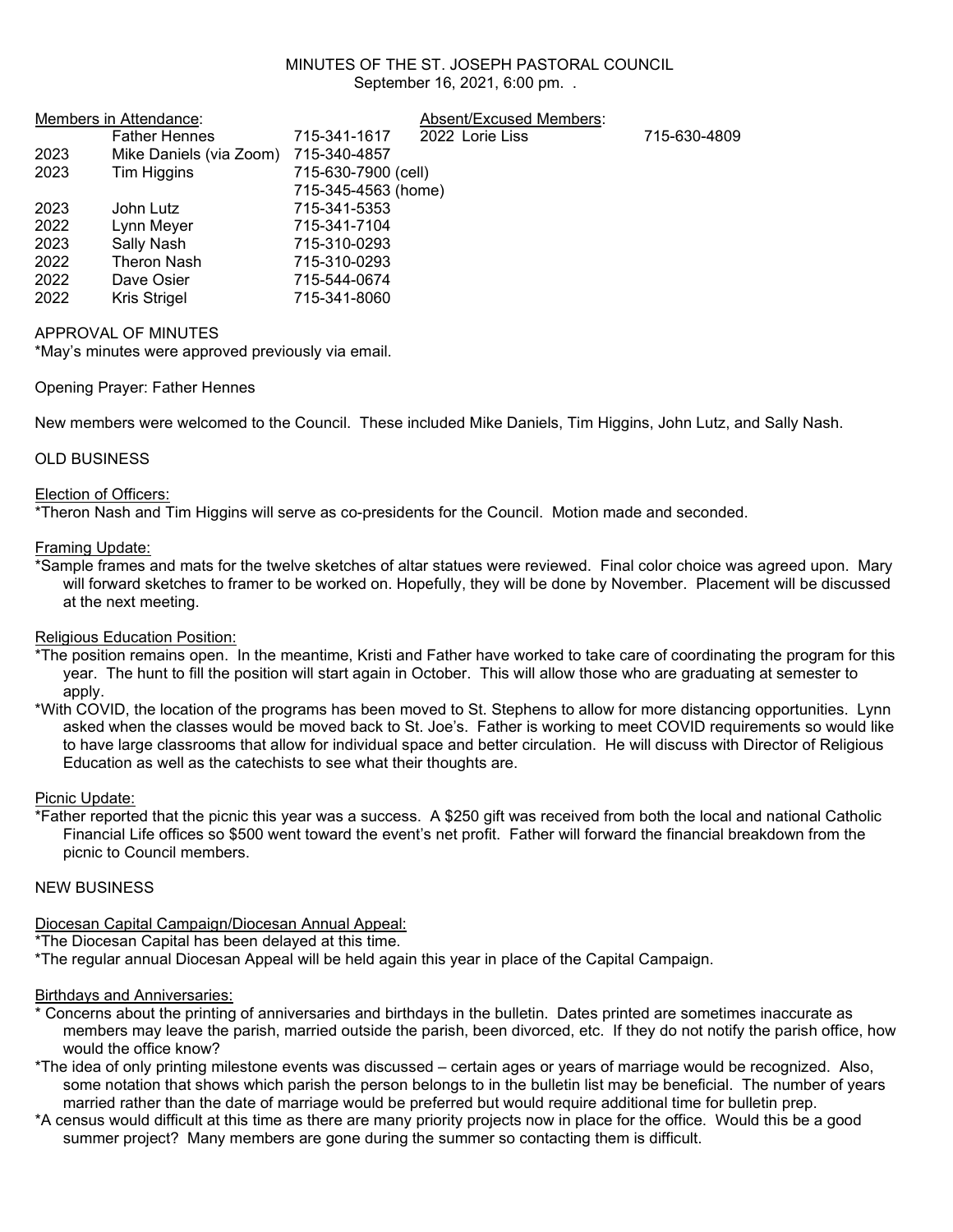- \*Father plans to reach out to parish groups asking that they supply a current list of members and their contact info. This would be consolidated into one master list that would be shared with all groups.
- \*It was agreed at this time that things would be left as is regarding birthdays and anniversaries in the bulletin. The complaint seems to be an exception. Leaving the dates in also shows that St. Joe's is a parish that cares about its members.

### Convocation:

\*On October 30th the *Revive!* event will be held at the Stevens Point Holiday Inn Convention Center from 8:30 am – 3:30 pm. It will be free to everyone with breakout sessions, lunch, and discussion. Ron Huntley will be the key speaker (Cofounder of the Divine Renovation model of parish renewal).

#### Vision Statement goals from councils and committees:

\*Over the summer, the Vision committee was able to develop the following parish vision statement:

*Embracing the gospel, St. Joseph Catholic parish aspires to be a vibrant welcoming community who engage all we encounter as we build up the family of God.*

- \*This statement was sent to parish groups to review and discuss. They were advised to develop goals for their group and forward back to the Vision committee for review. Per Lynn and Kris, only two committees have responded as of this time. They will be sending out another request for input.
- \*Ideas for what to do when more responses received were discussed. Review for connections between the groups' goals to see where they overlap? Share all responses with all groups so they can see what others are doing to possibly work on projects together? Get the groups together to see how their goals fit with the mission statement of the parish? Have small group discussions throughout the year to discuss common parameters and start getting the focus off their individual groups and more about the parish/community as a whole? Prepare for developing new vision for next year?
- \*Lynn suggested that a timeline needs to be developed to keep the project moving forward. Also, someone needs to be assigned to watch over the project and continue organizing. She also pointed out that Council itself has not developed its own goals yet and that these should be worked on soon.
- \*Lynn offered the idea that parish members with common parameters (age, parents, singles, etc.) be personally invited to attend discussion groups to get to know one another and share what they are looking for from the parish. Parish Council should be in charge of. .
- \*Father advised that plans can be discussed after goals received from more committees. This will be covered further at the next Council meeting.

### Other New Business:

- \*Father will check into providing Mass counts for the 2019 and 2020 to the Council as they could not be located in past minutes, etc.
- \*Binders will be provided to new Council members at end of this meeting.
- \*An updated list of name and contact info for Council members and committee chairs will be sent to Council members.
- \*The search for a Director of Sacred Music that would serve both parishes continues. Qualifications being sought are appreciation for eclectic styles of music, ability to substitute for the choir directors or musicians as needed, familiarity with sacred music, etc.

### COMMUNICATIONS/THANKS YOU NOTES:

\*Cards were tabled until the next meeting. Alternatives considered were putting a note of appreciation in the bulletin, holding an appreciation party once a year (also a chance to talk about how things are going and what might be done to improve them), etc.

### COMMITTEE REPORTS

\*It was agreed that Religious Ed, Parish Education, and Parish Catholic Schools would be combined under one report for now. Also, St. Anne's and Holy Name Society reports will be added going forward.

### Religious Ed (Father Hennes), Parish Education (Theron), and Parish Catholic Schools (Lorie):

\*Movie nights were held but attendance was quite low.

\*School year has started with a new principal in place. Opening was rough with 12 COVID cases in the first week. Masks are now required which resulted in some pushback from parents. This seems to be calming down.

\*Religious Ed held Parents Night which was well attended.

\*Confirmation will be held November 7th at St. Bron's. Only students and sponsors will be able to attend due to COVID.

\*A calendar will be printed as a Christmas gift to the parish highlighting one of the individuals featured in the statues on the altar every month.